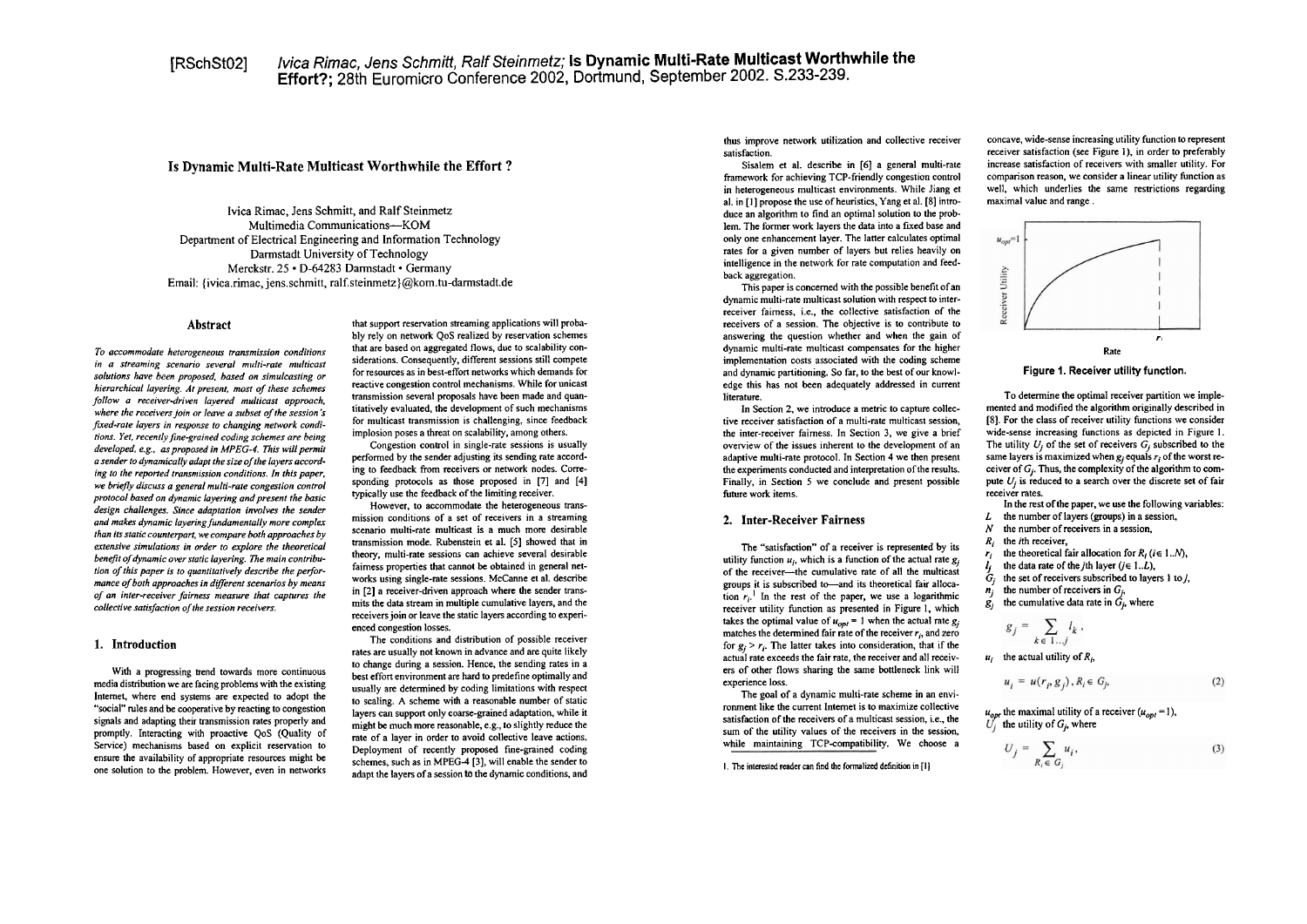$U_{\mathcal{S}}$  the session utility,

$$
U_S = \sum_j^L U_j
$$

# 3. Protocol Issues

With the recent development of fine-grained coding schemes [3]. interest in dynamic multi-rate protocols for streaming applications is increasing. Currently, there are few solutions proposed (e.g., [1][6][8]) which unavoidably have limitations. In this section, we will briefly describe some general issues which we have to deal with when developing a protocol.

## **3.1** Optimal Rate Estimation

**In** an end-to-end approach. the task of determining the optimal rate of receivers is usually distributed. We will assume in the rest of this paper, that the receivers decide when to send feedback, which avoids loss path multiplicity and extensive sender-side computation. The fomer phenomenon is put down to the fact that if  $n$  receivers have an individual packet loss probability  $p_i$  (and losses are independent), the source would perceive a loss probability  $p_n = 1 - (1 - p_i)^n$ .

While there is still no agreement in the research community on the definition of fairness for multicast flows, TCP-compatibility of protocols is desired in the context of the current TCP-dominated Internet. This led to development of several congestion control mechanisms, among others, TFMCC **as** propsed in [7]. Currently, we are following the basic idea of deriving the optimal rate of a receiver from an equation modeling long-term TCP throughput. This quation-based approach has been originally designed and evaluated for unicast traffic, and recently extended to single-rate multicast. In order to extend this approach to multi-rate multicast, the following problems have to be solved, among others:

Measuring the lost event rate.

In the multi-rate case, data of the different layers may travel different paths which makes loss event estimation more complex than in the single-rate case. Furthermore, in the case where a non-bottle-necked receiver has less allocated resources than its allowable share, no loss might **be** experienced which would lead to an over-estimation of the optimal rate.

• Measuring the round trin time.

The simplest approach for estimating the round trip time by sending a request from the sender to the receivers and having the receivers acknowledging the

request right away, does not scale well for multicast communication. Thus, a method like the one presented in [6] seems promising, combining one way measurement with clock skew estimation.

#### **3.2** Feedback Suppression

 $(4)$ 

To achieve optimal panitioning, Jiang **et** al. propose in [1] a protocol, where the sender asks the receivers for feedback of their optimal rates. With the information of all receivers the sender computes the optimal receiver partitioning. But the computation is quite expensive and the protocol demands for receiver feedback periodically. Originally, the scalability problem was solved by feedback aggregation perfomed at the routers. Since we are interested in an end-to-end solution, muier-suppori cannot be assumed. and other mechanisms have to **be** applied.

It is obvious that in a large multicast session mechanisms to keep feedback bounded to avoid feedback implosion are necessary for scalability reasons. Intuitively. in periods with no or little changes where utility gain is negligible and doesn't justify the cost for feedback and repartitioning, there is no need for sender action, while heavy changes should cause immediate reaction. Thus. in the approach we are currently developing, a receiver is allowed to send feedback once its utility degradation  $(u_{opt} - u_i)$ exceeds a cenain degradation threshold:

$$
\Delta u_j = u_{opt} \times (1 - \alpha_j) \tag{5}
$$

To derive  $\alpha_i$ , the following has to be considered:

- 1. There is solely one receiver in  $G<sub>ii</sub>$ .
- In this case, the receiver could send feedback more frequently. An increase or decrease of  $l_i$  does not effect the actual utility of any other receiver, but might increase  $U_{\mathcal{S}}$ . Consequently, no other receiver might be triggered to leave the group.
- 2.  $G_i$  getting populated.
- The higher  $G_i$  gets populated, the lesser weights the utility of a single receiver. Consequently, keeping  $\alpha_i$ and  $\Delta u_i$  independent of the population might cause more feedback of relative unimportant changes.
- 3. Relative effect of rate change in different layen. As depicted in Figure 2, the receivers in  $G_k$  are already better served than those in  $G_i$ , where  $k > j$ . Thus, if the difference  $(r_{i1} - g_i)$  equals  $(r_{i2} - g_i)$ , the receiver in G<sub>i</sub> might be allowed **io** send feedback while its counterpart in  $G_k$  might not, which intuitively seems reasonable.



Figure 2. Effect of a rate increase in (a) a lower layer, **(b)** and a higher layer.

 $(6)$ 

As a result, we can summarize that the more  $G_i$  is populated, the higher the utility degradation a receiver has to experience until it is allowed to send feedback. Thus, the value of  $\alpha_i$  is a function of the number of receivers  $n_i$  in  $G_i$ , thus:

$$
\alpha_j \propto n_j
$$

An exact function for  $\alpha$ , has to be thoroughly determined, e.g., through extensive simulations. since it has a subsiantial impact on scalability and accuracy. Finally, when a large set of receivers in  $G_i$  exceeds the threshold, feedback implosion might still occur.

## **33** Avoiding Leave Action

If a receiver calculates the theoretical rate to be less than the current receiving rate, it may leave the highest layer immediately [6]. In the cases where a receiver's estimated rate is falling slightly below its current receiving rate, this might cause avoidable coarse-grained quality degradation. Adapting the layer in response to feedback might prevent some receivers to perform leave actions. We propose the following approach:

- $\bullet$  Over a time interval T, the sender is collecting receiver feedback for each layer.
- **Each receiver calculates its**  $r_i$ **. If**  $r_i < g_i$ **, a report is sent** to the sender and thc receiver waits for the next announcement of the sending rates.
- $\cdot$  Only if the new  $g_i$  has not been lowered to accommodate a receivers reported rate, then the receiver is forced to leave the group.

For the receivers which still have to leave a group, this introduces a higher leave latency, but might keep overall satisfaction on a much higher level.

**3.4** Summary

In this section, we briefly described the issues and complexity inherent to the design of an adaptive end-to-end multi-rate multicast approach and our initial ideas for a protocol. But what is the quantitative gain? When das the gain justify the additional effon? To our knowledge, these questions have not been addressed in existing work. Hence, in the next section we take a step back and investigate the impact of different receiver rate distributions on session utility.

## **4. Experiments**

For each of the following experiments we generated 500 rates according to the corresponding distributions in each of 100 runs, and set the minimal rate  $r_{\text{min}}$  and maximal rate  $r_{max}$  to 64 kbps and 2,560 kbps, respectively. The interreceiver fairness of a session is maximized when all receivers are served optimally, i.e., the number of layers of a session equal the number of different rates. In this case, the session utility becomes

$$
U_{S_{opt}} = \sum_{R_i \mid i \in N} u_{opt} = \lambda
$$

To quantify the inter-receiver fairness of a session, we define the goodness of session as

$$
R_i|i \in N
$$
  
quantity the inter-recéver fairness of a session, we  
line the goodness of session as  
goodness of session = 
$$
\frac{U_S}{U_{S_{opt}}}
$$
 (8)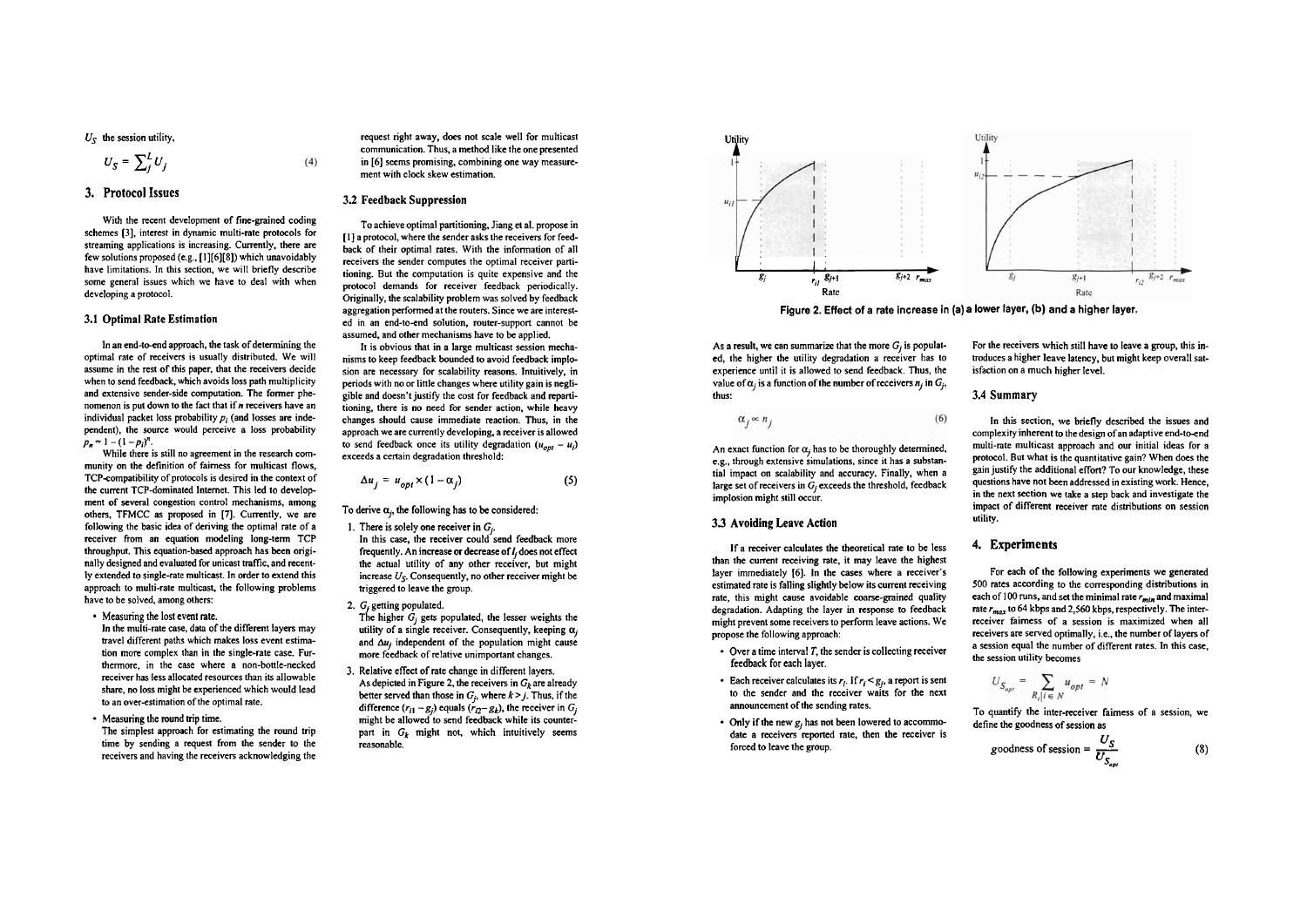







With Equation 8, the goodness metric is bound **to** the interval [O, I].

Since the standard deviation in all the runs was lower than 2 percent of the average value calculated from the 100 runs. we just show the average values.

#### 4.1 Single-Rate vs. Multi-Rate

The first question we examined is the reasonable number of layers for a session. It is obvious that when the number of layers  $L$  approaches the number of receivers  $N$ —or, more exactly, the number of receivers with different fair rates-session utility will become optimal. However, the higher the number of layers the more overhead is incurred. e.g., in multicast address allocation, routing tables, synchronization of the layers at receiver side, etc.

In the fint experiment we studied the effect of increasing the number of layers for (a) a logarithmic utility function, and (b) for a linear utility function. We generated the receiver rates according to the following distributions:

I. Uniform distribution with varying range  $[r_{min}, 2k \times r_{min}], k \in 1..20.$ 

The results of the experiment are depicted in Figure 4. It demonstrates, that for a single-rate approach with an expected distribution of  $3 \times r_{min}$ , the goodness of session is less than 50 percent. Even for such a narrow range overall satisfaction can be increased by approx. 20 percent (a) and 30 percent (b), respectively, by providing 3 layers instead of a single one. For the extreme case where the rates are expected to cover the range of 64 kbps up to 2.56 Mbps uniformly, the gain approaches 50 percent.

As Figure 3 demonstrates. for receiver rates following a normal distribution. when 97 percent of all rates are in the interval  $[\mu-32 \text{ kbps}, \mu-32 \text{ kbps}]$  the session

goodness calculated for the single-rate scheme is approx. 0.7 and 0.4 for (a) and (b), respectively, while with 3 layers it increases to approx. 0.9 and 0.8, respectively. The preceding experiment demonstrates that even with the

introduction of a relatively low number of 3 layen, a remarkable gain in session goodness can be expected. Since usually the quality of inelastic data is not acceptabie beneath a ceriain threshold, it might make sense to use one base layer and 3 enhancement layers as a reasonable tradeoff between overhead regarding group management and session goodness.

## 4.2 Static Layers vs. Dynamic Layers

While in Section 4.1 we tried to provide simulation **data** for comparison of single- and multi-rate approaches, in this section we are interested in the impact of changing rate distributions during a session. The objective is to quantitativeiy describe the session degradation of predermined layers compared to dynamically adapting layers.

In the fint experiment we generated uniformly distributed rates in the interval  $[r_{min}, r_{max}]$ , and calculated the rates of the 3 and 4 static layers according to the optimal partitioning algorithm. In the experiment, these values serve as the predefined rates for the static layering. and the distribution range of the rates serves as the variable, i.e.,  $[r_{max}-2k\times r_{min}, r_{max}]$  with  $k \in 1..19$ .

In the second experiment, we first assumed a trimodal distribution to determine the rates for the static layers.

2. Normal distribution with mean  $\mu = 1,248$  kbps and Then, we simulated the effect of receivers drifting from the varying standard deviation  $\sigma = 2^k$ .  $k \in 1, 9$ . Iast mode to an additional one. The rates are distribute last mode to an additional one. The rates are distributed as follows:

- 20 percent uniform distributed  $[r_{min}, 2 \times r_{min}]$
- 30 percent uniform distributed  $[10 \times r_{min}, 12 \times r_{min}]$

**<sup>W</sup>**percent uniform distributed  $[r_{max}-12\times r_{min}, r_{max}-8\times r_{min})]$ and  $(50-w)$  percent uniform distributed  $[r_{max}-8 \times r_{min}, r_{max}], w = k \times 5\%$ ,  $k \in 0.10$ 

The results of the first experiment are depicted in Figure 5, which demonstrates the relative session degradation, i.e.. the degradation of a static session with predefined rates compared to a session where **rates** are recalculated to adapt to the dynamics of the distribution. It is obvious that if the actual distribution approaches the expected distribution  $[r_{min}, r_{max}]$ , session degradation will be minimized.

If we consider logarithmic utility functions, a static session degrades by 15 percent for a 3-layer session, and 10 percent for a 4-iayer session, **as** a result to halving the distribution range. In the linear case, these degradations amount to 18.5 percent and 21 percent, respectively.

The results of the second experiment are depicted in Figure 6, which demonstrates that while in the static case degradation is roughly linearly increasing, in the dynamic case it is kept almost constant, due to the adaptation to the changing conditions. In the extreme situation where all the receivers driR to the new mode, degradation reaches 19 percent when a logarithmic function is chosen to represent receiver satisfaction, and 32 percent when it is represented by linear function.

The experiments show that degradation in a session might become quite high due **to** unpredictivedistribution of receiver rates, which advocates for dynamic layering approach. But depending on the ratio of  $r_{min}/(r_{max}-r_{min})$ ,



Figure 5. Comparison of a static multi-rate scheme to an adaptive one. (a) Logaritmic utility function; (b) linear utility function.